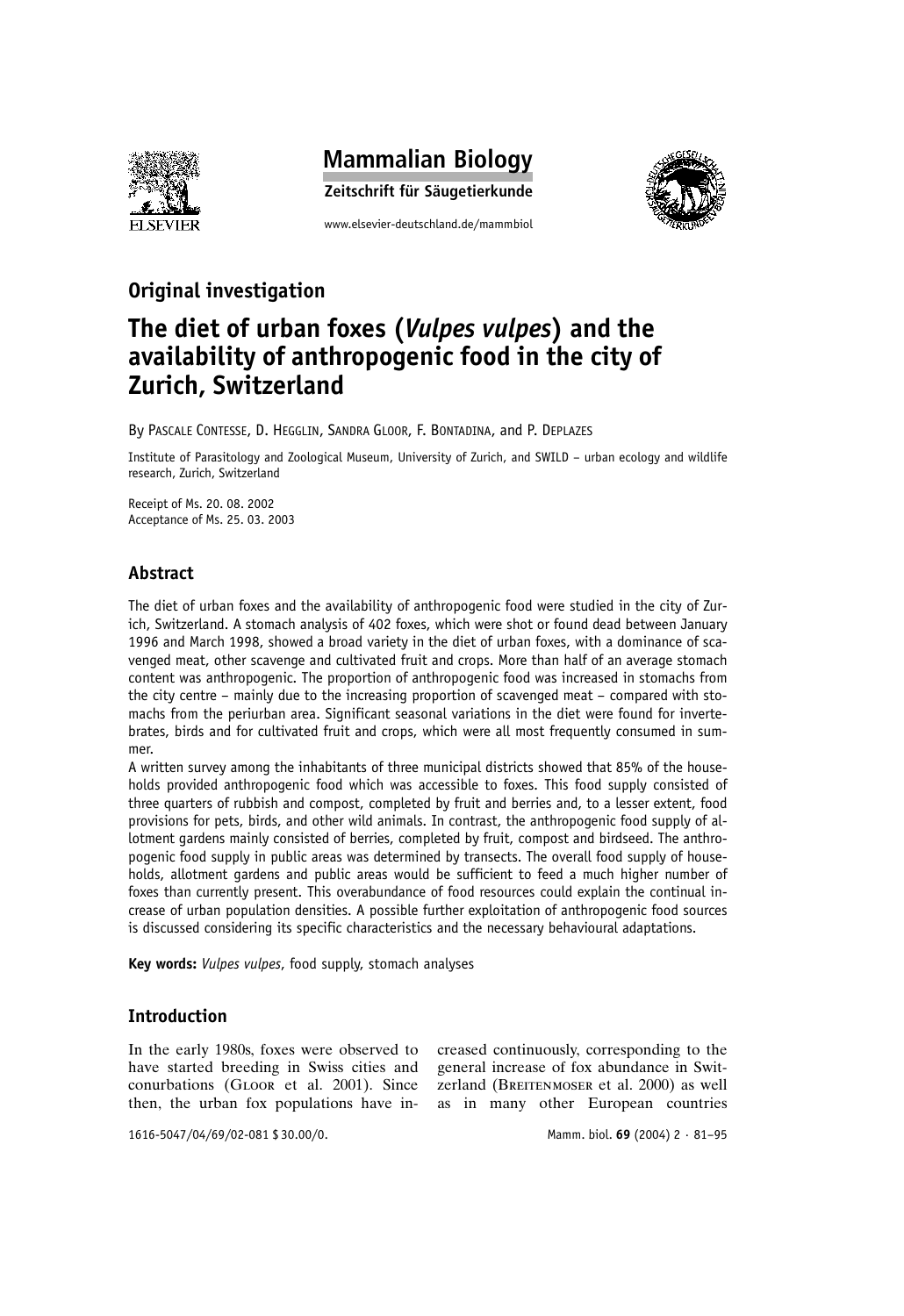(CHAUTAN et al. 2000). The severe rabies epizootic that spread throughout central Europe reached Switzerland in 1967 and caused a drastic decrease of fox populations, but due to successful oral vaccination campaigns, they started to recover from 1984 onwards. The current fox population densities are higher than before the outbreak of rabies (BREITENMOSER et al. 2000). This development seems to be connected with the exploitation of new habitats. Indeed, all 30 Swiss cities with more than 20000 inhabitants are colonised by foxes (GLOOR et al. 2001; GLOOR, unpubl. data). The current fox population of the city of Zurich, the largest Swiss conurbation, has reached densities of more than 10 adult foxes per  $km^2$  (GLOOR 2002), which is more than any studied rural fox population in Switzerland.

Foxes breeding in urban habitats are recorded in many European and North American cities (e.g. HARRIS and RAYNER 1986; SCHOEFFEL and SCHEIN 1991; ADKINS and STOTT 1998). Considering the small home range sizes and the high population density of urban fox populations, human settlements generally seem to provide suitable habitats for foxes (HARRIS 1981b; MAC-DONALD and NEWDICK 1982). Since rural foxes are known to be shy and avoid human encounters whenever possible, the colonisation of the free urban niches required behavioural ontogenetic adaptations. It therepresumably needed certain fore  $\overline{a}$ population pressure in the rural surroundings to initiate this development (GLOOR et al. 2001).

Food is considered to influence the fox population size (LLOYD 1980; LINDSTRÖM 1989) as well as their social organisation (MACDONALD 1983). In urban habitats, its quality and abundance are strongly influenced by humans (BAKER et al. 2000). Scavenge was the main component of the diet of urban foxes in London (GB; HARRIS 1981a), Oxford (GB; DONCASTER et al. 1990), and Bristol (GB; SAUNDERS et al. 1993; BAKER et al. 2000). We therefore assume that a surplus supply of anthropogenic food is responsible for the high and still increasing fox population density in the city of Zurich. In order to test this hypothesis, the objectives of our study were (1) to analyse the composition of the diet of foxes inhabiting the city of Zurich with special reference to anthropogenic food, (2) to evaluate the availability of anthropogenic food supplied by households, in allotment gardens and public areas and (3) to estimate the potential population density supported by anthropogenic food.

# **Material and methods**

#### **Study areas**

The study was conducted in Zurich, including its suburbs inhabited by about one million people. We defined two study areas in this project.

Study area A was used for the stomach analysis and consisted of the political community of Zurich. It covers 92 km<sup>2</sup>, has a human population of 360000 and is made up of 53% built-over area. 24% forest, 17% agricultural area and 6% water (STAT. DEPARTMENT OF THE CITY OF ZURICH 1998). We divided this area into an urban zone, a border zone and a periurban zone. The urban zone refers to the built-over area, whereas the periurban zone consists of the surrounding forests and agricultural areas, the 500 m wide border zone separating one from the other.

Study area B was selected to study the availability of anthropogenic food. It is situated in the western part of study area A covering  $6.8 \text{ km}^2$ . It consists of the urban and border zones of 4 neighbouring municipal districts, which are known to have a high fox population (GLOOR 2002). Private properties cover 61% of the area, public areas 38% and allotment gardens 1%. 73% of the buildings are residential, 31% of them being detached houses. The population density is 9700 inhabitants/km<sup>2</sup>.

#### **Stomach analysis**

Between January 1996 and March 1998, 402 foxes were collected by the 3 official game wardens of the city forest service and stored at  $-20^{\circ}$ C. Age determination of foxes was done by measuring the relative width of the pulp cavity of a lower canine tooth by X-rays (KAPPELER 1991). Foxes were designated as juveniles when they were younger than 12 months, with the assumption that the cubs were born on April 1st (WANDELER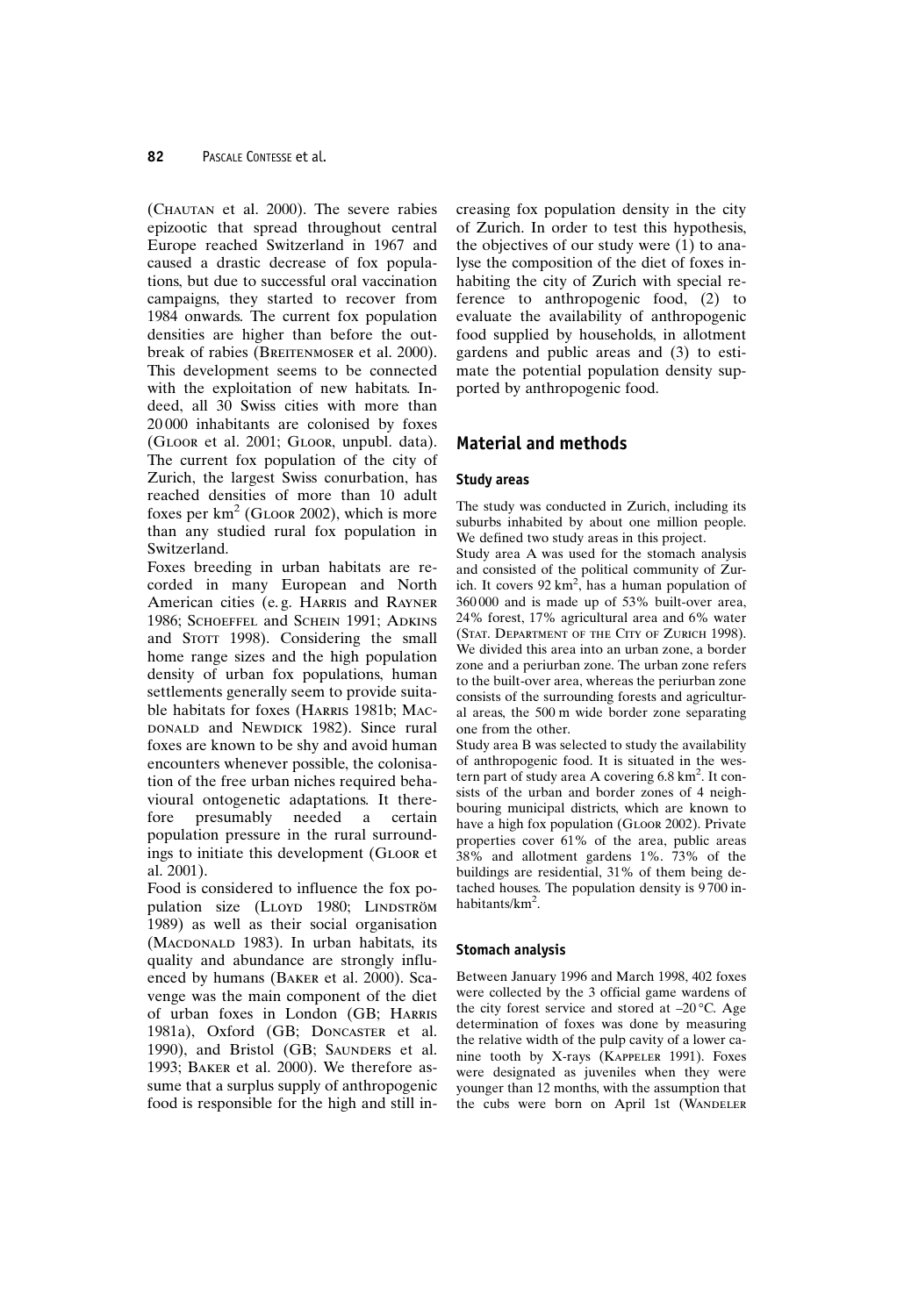1976). We assigned the foxes to three seasons: spring (March-June), summer (July-October) and winter (November-February).

After removal and dissection of a stomach, its content was analysed as described by CAPT and STALDER (1988) and ROPER and LÜPS (1994). We defined 12 food categories, which we divided according to their origin into 5 natural, 5 anthropogenic and 2 intermediate food classes (Tab. 1). According to our definition, intermediate food has both natural and anthropogenic characteristics. Cultivated fruit and crops are, on the one hand, part of the traditional fox diet in rural areas and, on the other hand, grown by humans, and the origin of an indefinable item could be natural as well as anthropogenic.

For each fox the relative proportion of each category of the total stomach content was estimated according to its volume with an accuracy of 5%. If a food category was found in traces only, its relative proportion was noted as 1%. Soil materials, grass and fox hairs were not taken into consideration. Many of the foxes shot by game wardens were baited with meat. Therefore, meat was considered only if the fox died in an accident or for unknown reasons.

Birds and mammals were identified according to DAY (1966), NIETHAMMER and KRAPP (1982) and TEERINK (1991). For hair identification we (a) prepared prints of the medulla on transparent nail varnish that had been spread as a thin layer on a microscope slide, and (b) cut  $10 \mu m$  cross-sections using a microtome.

83

To prevent underestimation of the presence of earthworms, we filtered the rinsing water in a sieve with mesh size 0.25 mm and transferred the filtrate portionwise in petri dishes. Chaetae were counted under a binocular, x50 magnification. According to WROOT (1985) and REYNOLDS and AE-BISCHER (1991), one chaeta of Lumbricus terrestris corresponds to an average of  $1.9$  mg fresh weight, which allowed estimating the proportion of earthworms on the total stomach content

#### Anthropogenic food supply

To estimate the availability of anthropogenic food in private properties, we distributed questionnaires to 3000 randomly selected households in study area B in March 1999. Questions regarded the weekly volume of rubbish and the people's

Table 1. Qualitative and quantitative analysis of the stomach contents of 212 urban foxes from the city of Zurich, Switzerland.

| Food categories                 | of occur-<br>rence<br>(%) | Frequency Mean propor-<br>tion of total<br>stomach con-<br>tent<br>$(% \pm SE)$ | Mean volume<br>when present<br>$(mL \pm SE)$ | Number of<br>stomachs<br>containing<br>the concerned<br>category ex-<br>clusively | Number of<br>stomachs<br>mainly con-<br>taining the<br>concerned<br>category |
|---------------------------------|---------------------------|---------------------------------------------------------------------------------|----------------------------------------------|-----------------------------------------------------------------------------------|------------------------------------------------------------------------------|
| Natural food                    |                           |                                                                                 |                                              |                                                                                   |                                                                              |
| (1) Rodents                     | 25.9                      | 11 $(\pm 1.8)$                                                                  | 20.5 $(\pm 3.8)$                             | 7                                                                                 | 16                                                                           |
| $(2)$ Birds                     | 23.6                      | 4.8 $(\pm 1.1)$                                                                 | $8.6 (\pm 2.3)$                              | 0                                                                                 | 10                                                                           |
| (3) Other vertebrates           | 5.7                       | 2.1 $(\pm 0.8)$                                                                 | 17.1 $(\pm 9.8)$                             | 1                                                                                 | 3                                                                            |
| (4) Invertebrates               | 31.6                      | 4.4 $(\pm 1)$                                                                   | 7.1 $(\pm 2)$                                | 3                                                                                 | 3                                                                            |
| (5) Wild fruit                  | 22.6                      | 5.2 $(\pm 1.2)$                                                                 | 4.4 $(\pm 0.6)$                              | 3                                                                                 | $\overline{7}$                                                               |
| <b>Total</b>                    | 68.9                      | $27.5 (\pm 2.4)$                                                                | 16.6 $(\pm 2.1)$                             | 18                                                                                | 37                                                                           |
| Anthropogenic food              |                           |                                                                                 |                                              |                                                                                   |                                                                              |
| (6) Scavenged meat              | 47.6                      | $21.1 (\pm 2.2)$                                                                | 24.3 $(\pm 4.3)$                             | 9                                                                                 | 30                                                                           |
| (7) Other scavenge              | 60.8                      | 22.2 $(\pm 2.1)$                                                                | 17.8 $(\pm 2.7)$                             | 6                                                                                 | 39                                                                           |
| (8) Pets and domestic stock     | 10.4                      | 4.5 $(\pm 1.3)$                                                                 | 29.8 $(\pm 23.8)$                            | 4                                                                                 | 5                                                                            |
| (9) Petfood                     | 6.1                       | 2.2 $(\pm 0.7)$                                                                 | $36.3 \ (\pm 10.8)$                          | 0                                                                                 | 5                                                                            |
| (10) Bird seed                  | 9.4                       | 3.7 $(\pm 1)$                                                                   | $8.4 (\pm 1.8)$                              | 3                                                                                 | 3                                                                            |
| Total                           | 83.5                      | 53.6 $(\pm 2.7)$                                                                | 34.2 $(\pm 4.7)$                             | 39                                                                                | 78                                                                           |
| Intermediate food               |                           |                                                                                 |                                              |                                                                                   |                                                                              |
| (11) Cultivated fruit and crops | 49.1                      | 18.2 $(\pm 2)$                                                                  | $25.1 (\pm 3.4)$                             | 4                                                                                 | 35                                                                           |
| (12) Indefinable items          | 4.2                       | $0.7 (\pm 0.4)$                                                                 | 4.7 $(\pm 2)$                                | $\mathbf{0}$                                                                      | 1                                                                            |
| Total                           | 50.9                      | 18.9 $(\pm 2)$                                                                  | $24.5 (\pm 3.3)$                             | 4                                                                                 | 31                                                                           |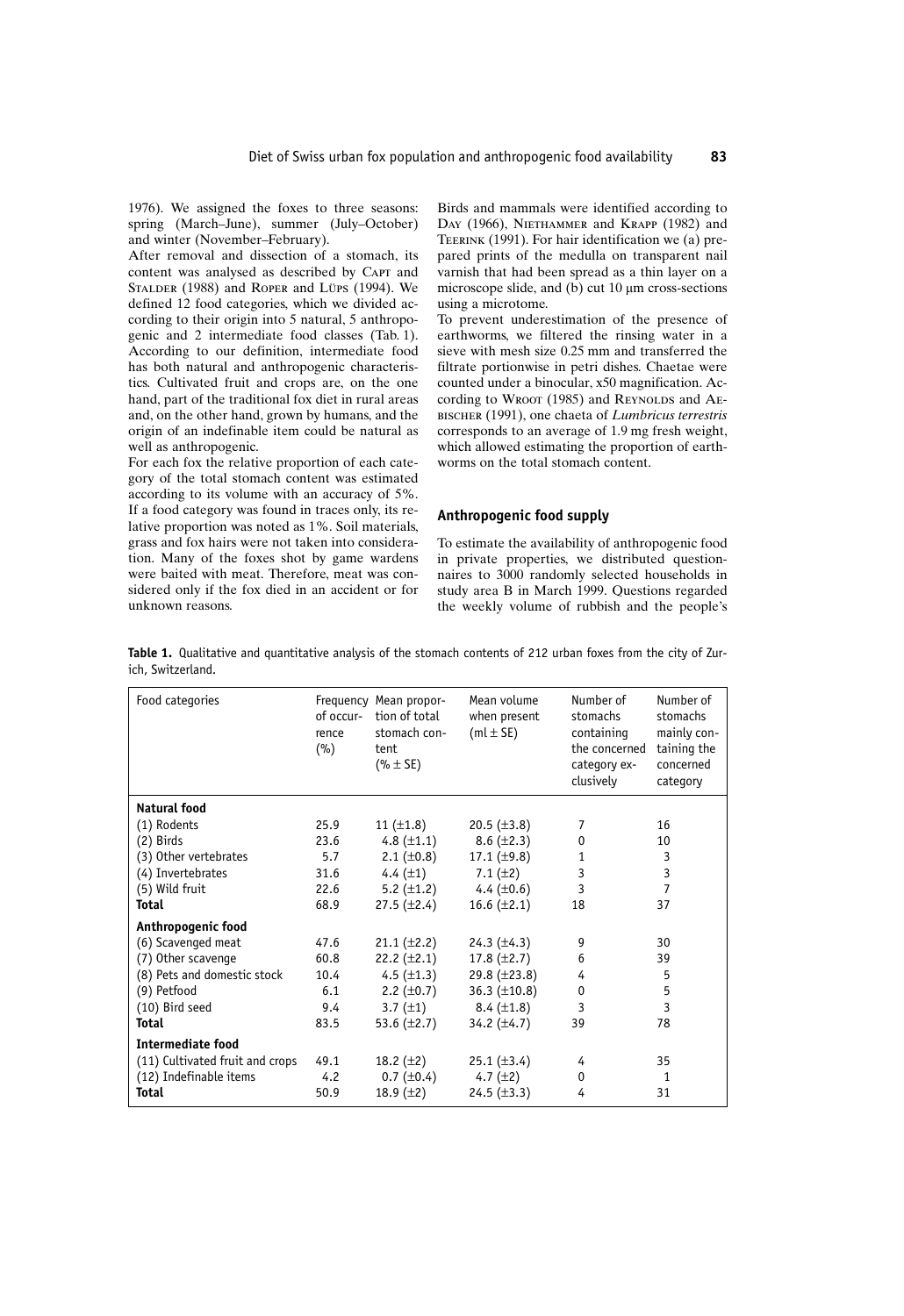habits of composting, feeding pets, birds and other wild animals and growing fruit and berries. Vegetables were not considered, as their energetic value and their presence in fox stomachs was negligible. In apartment buildings the questionnaire was given to one randomly selected household, which we supposed to be representative of all the other households in the building.

Berries grown in gardens were considered to be freely accessible to foxes, whereas fruit was considered to be accessible to foxes as windfall only. The calculation of the annual energy content based on the growers' information about the number of plants, species, size, percentage of fruit picked, removal of windfall and energy content tables of FEUCHT (1982) and ELMADFA et al. (1987).

Concerning food offered to pets, birds and other animals, people had to specify the type, quantity and location of the food and if the food was left unattended and thus attainable for foxes. For birdseed we assumed that an average of 10% of the total amount of birdseed was accessible to foxes, even when located higher than 60 cm, as it would fall off bird tables and food nets.

Households either put their bin liners in solid skips, which are not accessible to foxes, or on the street border, where they get collected by municipal services once a week. The percentage of bin liners put out immediately before collection and therefore not accessible to foxes was estimated based on a sample of 470 bin liners. In order to estimate the average energy content of rubbish and compost we analysed samples of compost that were collected by 17 households during 7 days, and 18 bin liners, randomly collected in February 1999. Edible components were weighed and their energy content calculated according to ELMADFA et al. (1987) and CASE et al. (1995). Considering all these evaluations, we estimated the energy content in megajoules per year (MJ/y) of the anthropogenic food supply from each household, which was accessible to foxes on the concerned private property. According to the statistics of the waste disposal authorities, there are no obvious seasonal differences in the amount of collected garbage.

In addition, we handed out questionnaires to 500 randomly selected leaseholders of allotment gardens in study area B, since allotment gardens were the second most selected habitat category as revealed by a radio-tracking study in this area (GLOOR 2002). The questions were generally the same as with the households.

In order to evaluate the anthropogenic food supply in public areas, we randomly analysed streets, parks, cemeteries and play grounds using the transect method on 13 days from January to

March 1999, collecting all the edible anthropogenic food. The searched area measured 67.5 ha and was representative for study area B, with respect to the proportions of these four habitat types. Contents of dustbins were considered if their upper edge was below 60 cm. Food items, which could be taken from bin liners without damaging them, were also collected.

To find out if foxes used bin liners as a food source, we checked on 6 days in February and March 1999 a total of 1381 bin liners for animal damages. These bin liners had been accessible to foxes for at least one night.

#### **Statistical analysis**

Evaluating the proportional feeding on the 12 food categories, we had to consider the unit-sum constraint (AEBISCHER et al. 1993). The compositional analysis is a method testing seasonal and habitat effects on the intake of a food category, taking into account the utilisation of other food categories. We therefore transformed proportional values to log-ratios and substituted zero by  $0.01\%$  (AEBISCHER et al. 1993). Then we computed a multivariate analysis of variances ANO-VA and Tamhane post-hoc tests. Critical significance levels were Bonferroni corrected according to RICE (1989) taking into account multiple tests on the same data.

To estimate the food supply of a whole apartment building, we multiplied the energy supply of rubbish and compost of the interviewed household with the number of flats. However, the energy supply of fruit and berries was kept as there was one garden per building only. The supply of animal food of the whole apartment building was calculated as follows: energy supply of the interviewed household +  $(n_{\text{households}}-1)$ \*proportion (households in apartment buildings feeding animals)\*median(energy supply of animal feeding households in apartment buildings).

To find out whether there were correlations between household size, the number of households in a building and the energy supply of households and buildings, we computed a multivariate analysis of variances ANOVA, followed by Scheffé post-hoc tests. Therefore, we defined 3 classes of household size  $(1-2, 3-4, 5)$  and more persons), 3 classes of building size  $(1-2, 3-8)$  and 9 and more households) and excluded extreme values, which were defined to be higher than 3.5 times the interquartile range above the median. In order to estimate the maximum number of foxes that could feed on anthropogenic food, we used median supplies distinguishing between detached/semi-de-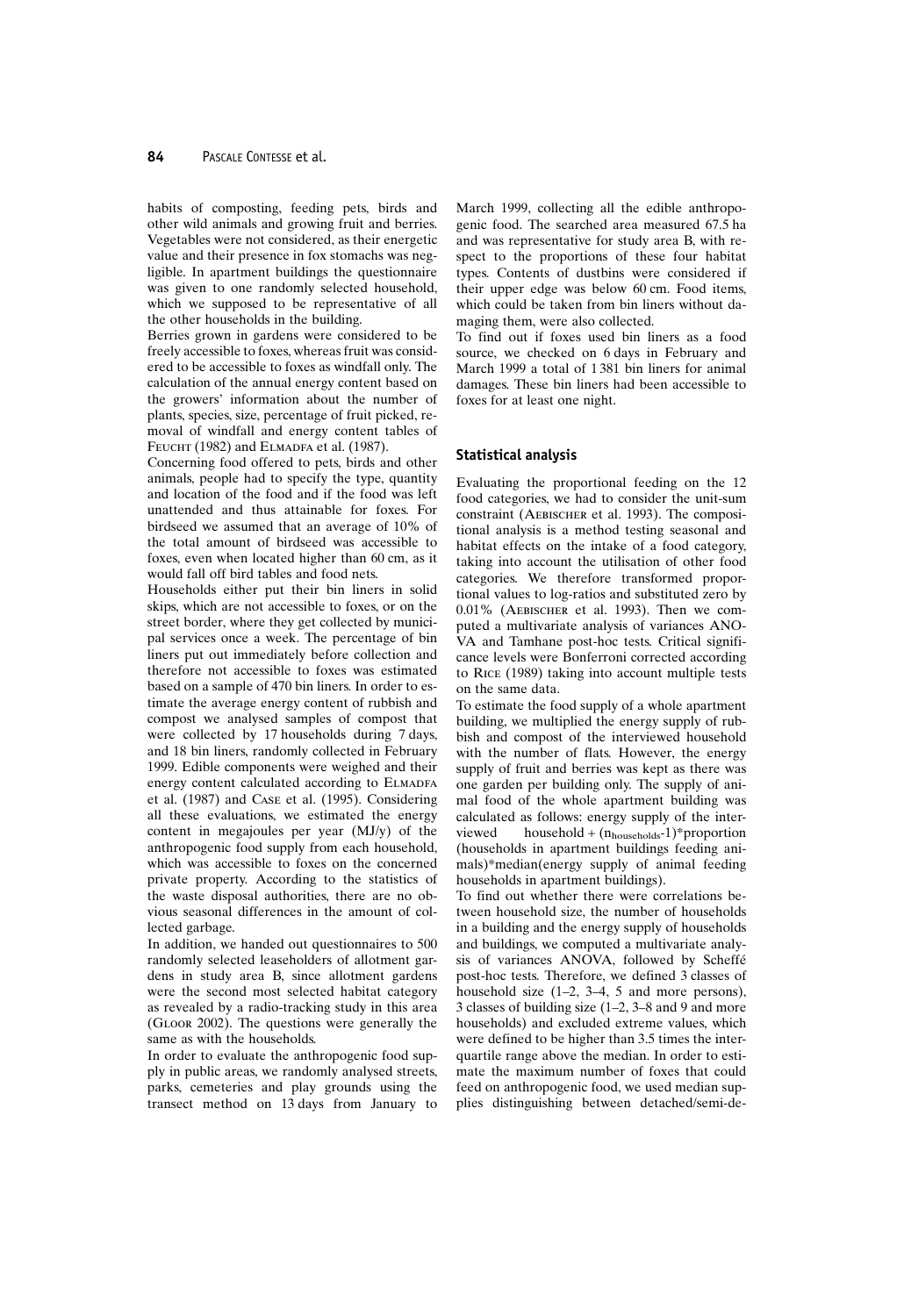tached houses and apartment buildings, because this was the most adequate obtainable land use information. According to SAUNDERS et al. (1993), we assumed a daily energy expenditure of 2.4 MJ per adult fox. 95% confidential intervals were calculated according to STAHEL (1995). All statistical tests were performed using SPSS 10.0 (NORUSIS 1986).

## **Results**

#### **Stomach contents analysis**

In total,  $190$  (47%) of the 402 analysed stomachs were empty. Therefore, our analysis refers to a sample size of 212 stomachs with food content. The zonal and seasonal origin of the foxes as well as their age, sex and cause of death are presented in table 2. In spring, foxes were shot with special permission in the urban area only. This is why only 14% of the stomachs were collected in spring and originated of relatively fewer shot foxes.

The average proportions of the 12 food categories and their frequencies of occurrence showed a strong positive correlation (Spearman rang,  $r_s = 0.93$ ,  $p < 0.005$ ). In contrast, the mean proportion of a present component did not correlate with the other two parameters (Tab. 1).

Table 2. Origin and characteristics of the 212 foxes with food contained in stomachs, collected in the city of Zurich, Switzerland.

| Zone<br>Urban<br>74 (35%)                  | <b>Border</b><br>86 (41%) | Periurhan<br>50 (24%) | Unknown<br>$2(1\%)$        |
|--------------------------------------------|---------------------------|-----------------------|----------------------------|
| Season<br>Spring<br>29 (14%)               | Summer<br>70 (33%)        | Winter<br>112 (53%)   | <b>Unknown</b><br>$1(0\%)$ |
| Aqe<br>Juveniles<br>117 (55%)              | Adults<br>90 (43%)        | Unknown<br>5(2%)      |                            |
| Cause of death<br><b>Shot</b><br>153 (72%) | Accident<br>47 (22%)      | Unknown<br>12(6%)     |                            |
| Sex<br><b>Females</b><br>110 (52%)         | Males<br>102 (48%)        |                       |                            |

Scavenged meat, other scavenge and cultivated fruit and crops were the staple diet, accounting for 61.5% of the mean stomach content (Fig. 1). Furthermore, these three categories were by far the most frequent main components, as 58% of all stomachs mainly or exclusively contained one of these three categories (Tab. 1). Ranking the number of stomachs in which the food category in question was the only component, scavenged meat, other scavenge and rodents were dominant (Tab. 1).

The following details facilitate comparisons with other studies:

Rodents: we identified 12 northern water voles (Arvicola terrestris), 10 common voles (Microtus arvalis), six bank voles (Clethrionomys glareolus), six yellow-necked mice (Apodemus flavicollis), five Apodemus spec., four house mice (Mus domesticus), three squirrels (Sciurus vulgaris), two wood mice (Apodemus sylvaticus), two field voles (Microtus agrestis) and one common rat (Rattus norvegicus). The genus of five rodents could not be determined.

Birds: 40 remains originated from Passeriformes, seven from Columbiformes and one from Falconiformes. Two feathers could not be assigned.

Other wild vertebrates: we found four small pieces of snake skin, hair of two roe deer (Capreolus capreolus), skin and flesh of one hedgehog (Erinaceus europaeus), one blindworm (Anguis fragilis) and one unidentified fish.

Invertebrates: 17.5% of the stomachs contained imagines and larvae of insects. Only larvae of Noctuidae and Syrphidae had been eaten in larger amounts. Earthworms were found in 20.9% of the stomachs, but they formed a mean proportion of only  $2.6\%$ .

Wild fruit: we identified yew  $(15 \times, \text{T}axus)$  $baccata$ ), hazelnut  $(13 \times$ . Corvlus avellana), walnut  $(1 \times, Juglans region)$  and rose hip  $(1 \times, Rosa spec.)$ . 15 fragments could not be identified at the species level.

Scavenged meat: this category including all kinds of processed meat and bones (signs of processing: cooked, cut, without fur) was found in 48% of all stomachs.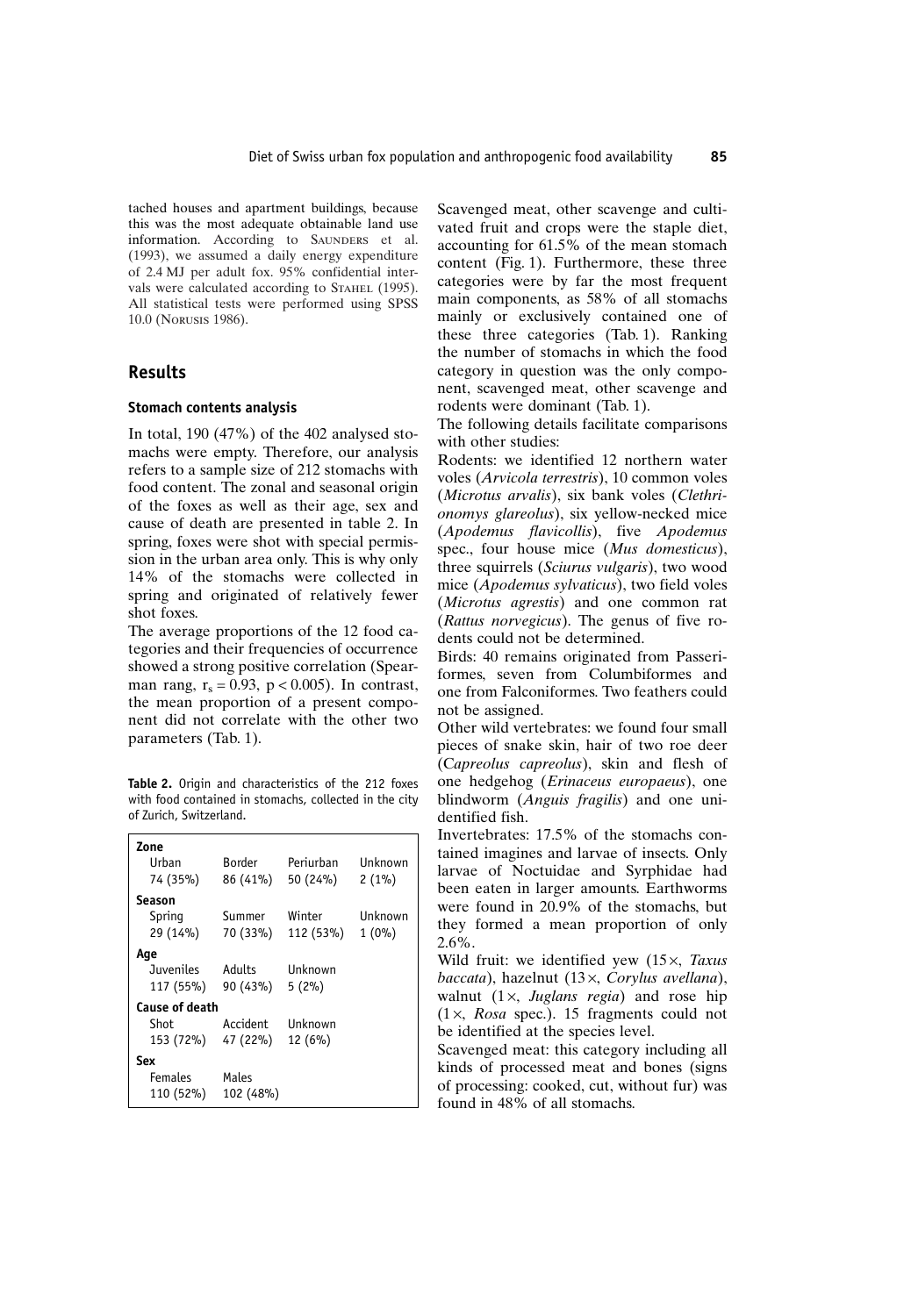

Fig. 1. Frequency of occurrence (%) and mean proportion of the total stomach content of 12 food categories. (1) rodents, (2) birds, (3) other wild vertebrates, (4) invertebrates, (5) wild fruit, (6) scavenged meat, (7) other scavenge, (8) pets and domestic stock, (9) pet food, (10) bird seed, (11) cultivated fruit and crops and (12) indefinable. Both variables refer to the 212 food-containing fox stomachs collected in the city of Zurich, Switzerland.  $R^2 = 0.872$ .

Other scavenge: 32.2% of the stomachs contained vegetable kitchen waste, 28.9% contained wrappers and other indigestible items and 27% contained remains of processed food such as bread, pasta or cheese.

Pets and domestic stock: we identified remains of 12 hens (Gallus gallus), five cats (Felis sylvaticus f. catus), four rabbits (Oryctolagus cuniculus), two dogs (Canis lupus f. familiaris) and a cattle  $(Bos\ primigenius)$ f. taurus). Rabbits were all pets, because there are no wild populations in the area. The flesh of rabbits and hens could originate from animals killed by the fox itself. Since predation on the other species is unlikely, this flesh presumably originated from carcasses.

Petfood: commercial tinned or dried food for cats or dogs identified by its consistency and its smell had a low relative proportion, but its mean volume when present was the highest of all food categories (Tab. 1).

Birdseed: typical mixtures of cereals or grains as sold in shops for bird feeding was found in stomachs from January, February and March only.

Cultivated fruit and crops included cultivated fruit, berries, vegetables and cereals, which a fox could have found on a field, in an orchard or garden, according to the season and the local cultivation attitudes. Remains not fulfilling these conditions, remains cooked or showing traces of cutting were allocated to other scavenge. Fruit occurred in 38.4% of the stomachs. The most frequently identified fruit species were apples (*Pyrus malus*), plums and cherries (*Prunus* spec.). Vegetables were found in 4.2% of the stomachs, namely carrots  $(Dau$ cus carota), potatoes (Solanum tuberosum), sugar beets (Beta vulgaris) and beans (Phaseolus spec.) with a mean proportion of 1.2%. Cereals like wheat (Triticum spec.) and corn (Zea mays) occurred in 13.7% of the stomachs.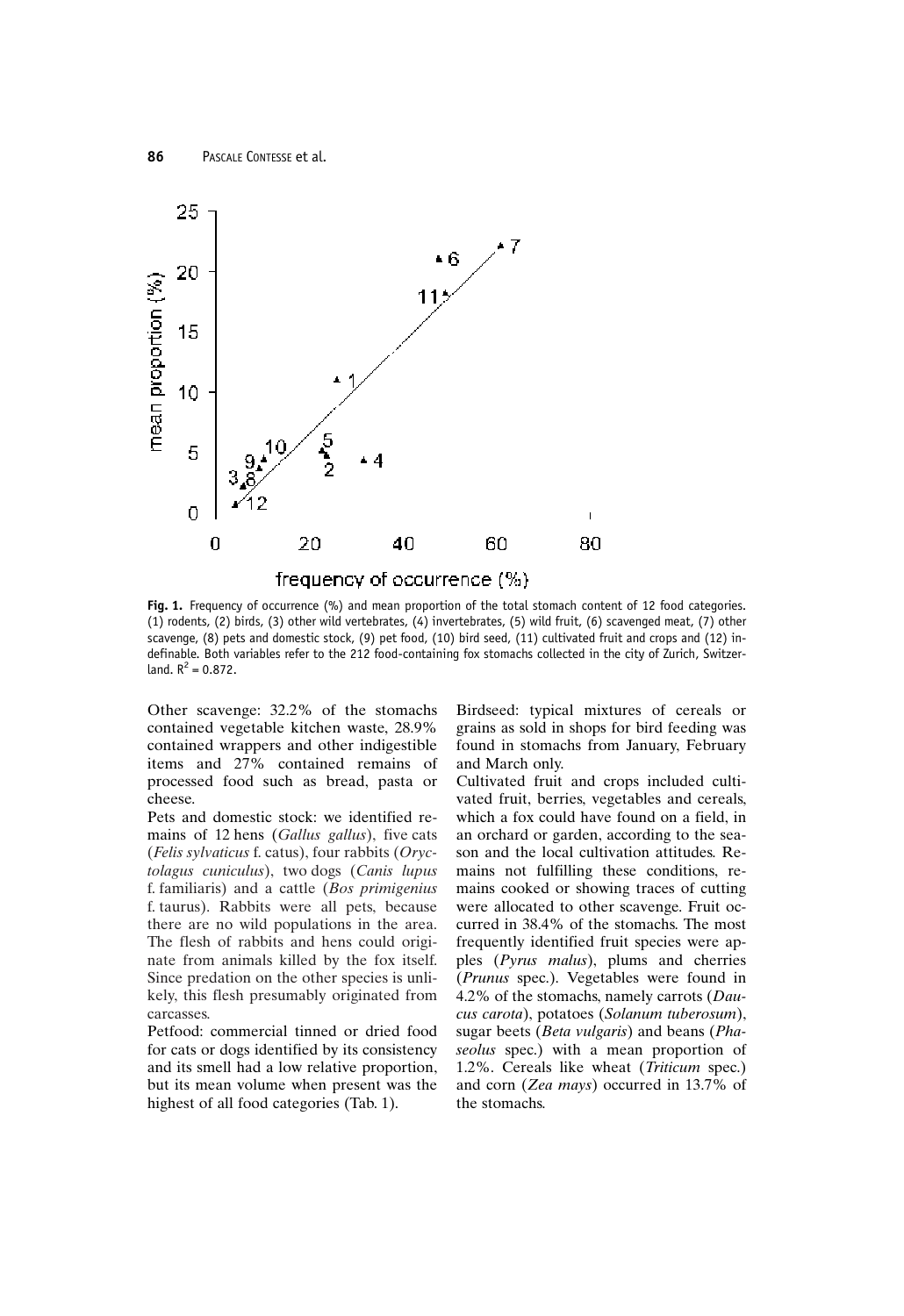Summarising, more than half of a mean stomach content was anthropogenic (Tab. 1). Furthermore, anthropogenic food was the sole element with zonal variation ( $F = 11.7$ ,  $df = 2$ ,  $p < 0.001$ ), found in significantly higher mean proportions in urban than in periurban stomachs (Tamhane post-hoc test,  $p < 0.001$ ; Fig. 2 a). A significant seasonal variation was observed for intermediate food (F = 10.5, df = 2, p < 0.001), the pro-



Fig. 2. Zonal (a) and seasonal variation (b) of the mean proportions of anthropogenic (triangles), natural (circles) and intermediate (squares) food in 212 fox stomachs from the city of Zurich, Switzerland.  $N(urban) = 74$ ,  $N(border) = 86$ ,  $N(periurban) = 50$ .  $N(spring) = 29$ ,  $N(summer) = 70$ ,  $N(winter) = 112$ . Anthropogenic food categories were: scavenged meat, other scavenge, pets and domestic stock, pet food and bird seed. Natural food categories were: rodents, birds, other vertebrates, invertebrates and wild fruit. Intermediate food categories were: cultivated fruit and crops and indefinable items. Differences are significant (for details see text).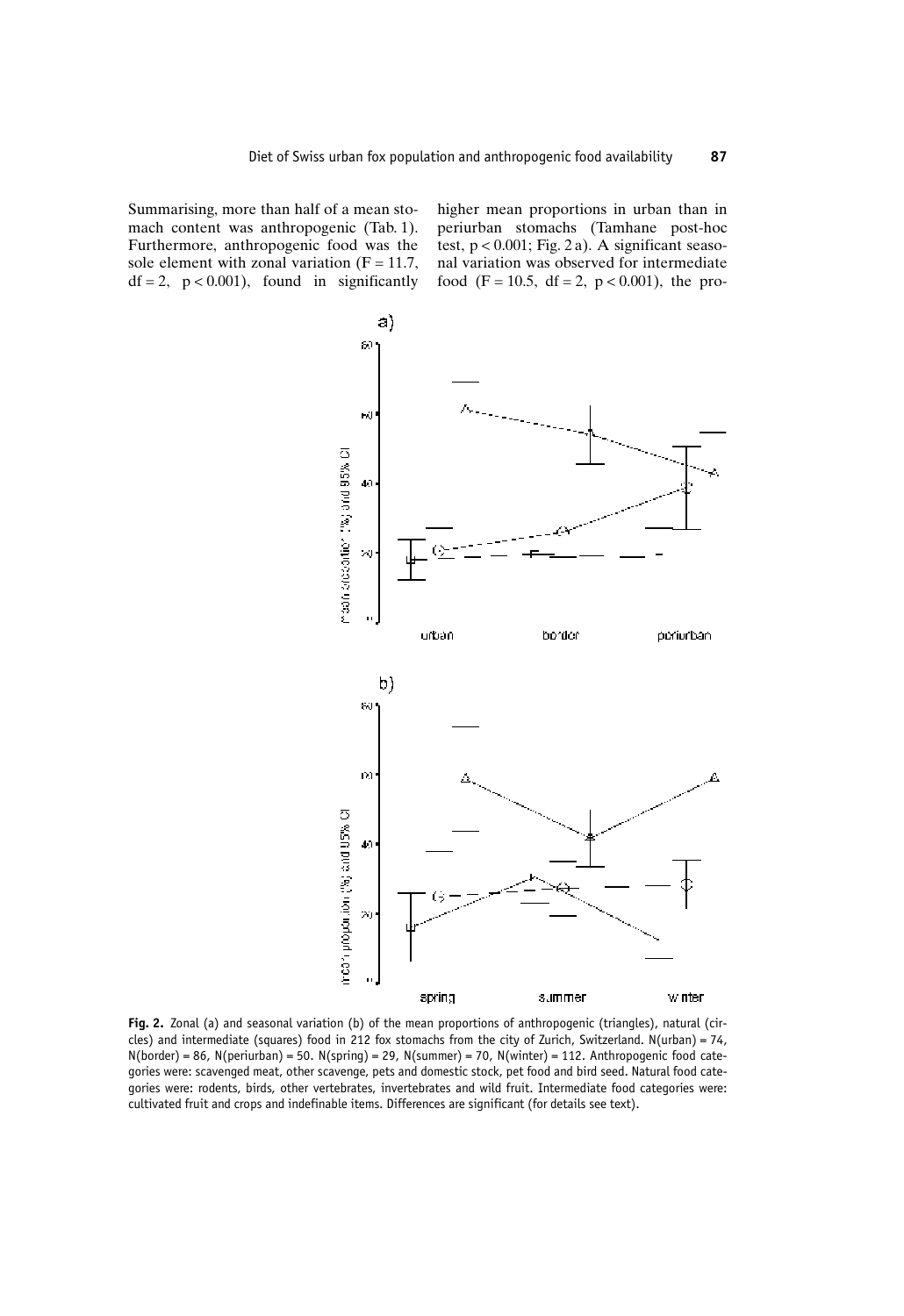portions of which were significantly higher in summer than in spring and winter (Tamhane,  $p < 0.003$  resp.  $p < 0.001$ ; Fig. 2 b).

Tests of all 12 food categories showed that the zonal variation of anthropogenic food was caused by scavenged meat, which was consumed in significantly highest proportions in the urban zone  $(F = 71.3, df = 2,$  $p < 0.001$ ; Tamhane  $p < 0.002$ resp.  $p < 0.014$ ; Fig. 3). Seasonal differences in the proportion of intermediate food were determined by cultivated fruit and crops, which contributed 30% of the summer diet, and significantly less of spring or winter diet  $(F = 55.8,$  $df = 2$ ,  $p < 0.001$ ; Tamhane  $p < 0.004$  resp.  $p < 0.001$ ; Fig. 4 a).

Further seasonal differences were found for invertebrates  $(F = 33.8 \text{ df} = 2, p < 0.001)$ and birds (F = 12, df = 2, p < 0.018). Proportions of invertebrates significantly decreased from summer to winter (Tamhane,  $p < 0.001$ ; Fig. 4b), corresponding to the proportions of birds (Tamhane,  $p < 0.008$ ; Fig.  $4c$ ).

#### Availability of anthropogenic food

scavenged meat

#### **Households**

Of 3000 distributed questionnaires, 573 were returned, 19 were not complete and

thus 554 were considered in our evaluation. Anthropogenic food was provided by 468 households (84.5%). The average annual food supply from a household consisted of 77% digestible particles in bin liners and on compost heaps (Tab. 3). A further 18% consisted of windfall and berries. The proportion of food put out for birds, other wild animals and pets was 4%.

Bin liners were placed on curks by 248 households (44.8%). The average volume of a rubbish sack was about 35 l. The energy content of included edible items was  $0.22 \pm 0.08$  MJ per litre of rubbish. 78% of 470 bin liners were accessible to foxes during at least one night. In our sample of 1381 exposed bin liners, 1.3% had been damaged by foxes or other scavenging animals.

361 households (65.2%) habitually took compostable kitchen waste to a compost heap. Excluding the firmly covered ones as well as the compost heaps situated in public areas, this food source was available in 155 gardens only (28%). The daily average energy content of composted organic kitchen waste was  $0.16 \pm 0.04$  MJ per person.

Berries were cultivated in 291 private gardens  $(52.5\%)$ , most frequently red currants

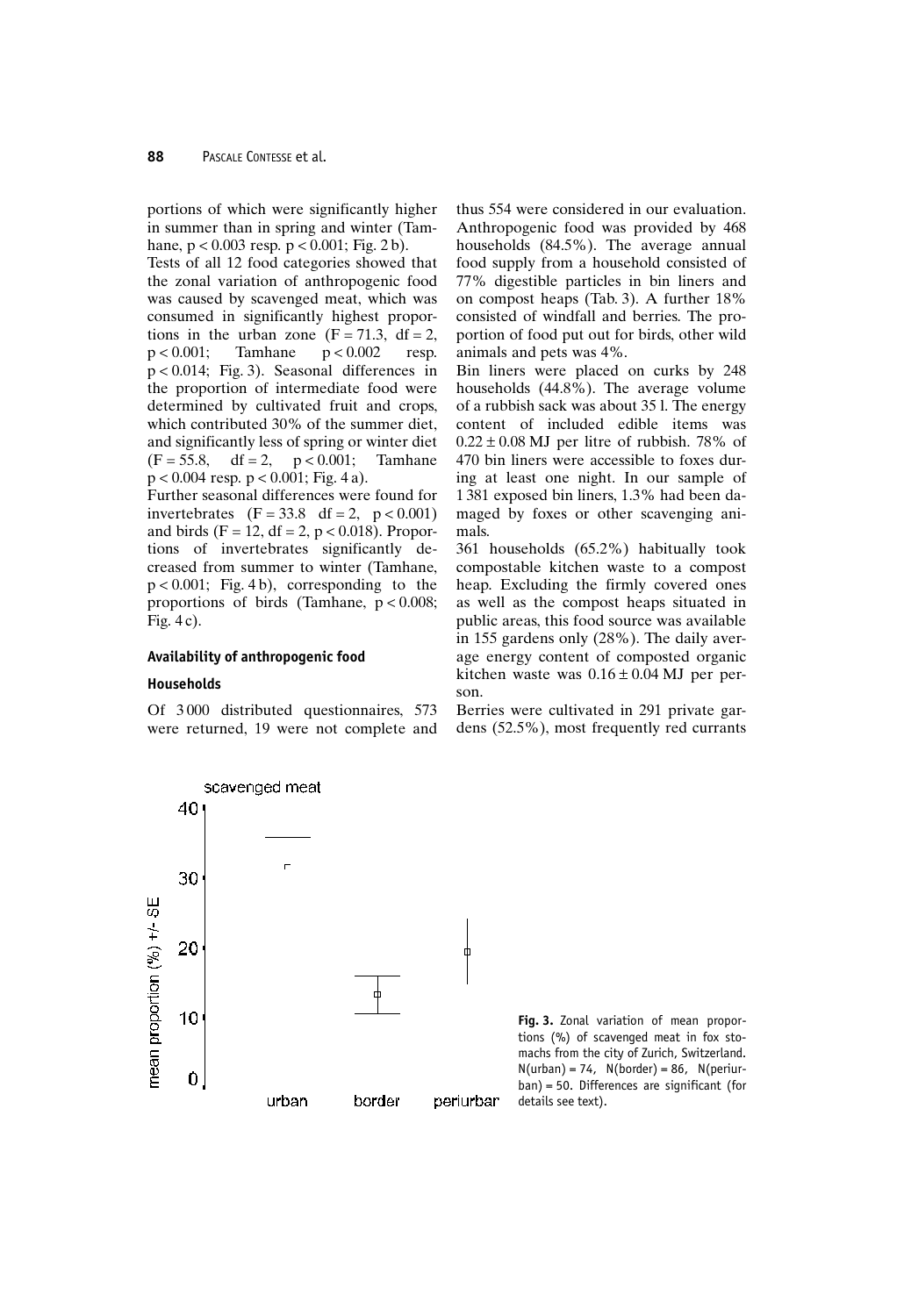(Ribes rubrum), raspberries (Rubus idaeus) and blackberries (Ribes nigrum).

Windfall was available on 175 private properties (31.6%). The most common fruit species were apples (Pyrus malus) and plums (Prunus spec.). A majority of householders estimated the proportion of windfall on the total yield to be less than 25%.

Birds were fed in the garden or on the balcony of 242 households (43.7%). Almost all householders restricted bird feeding to winter. Other wild animals were fed by 37 households  $(6.7\%)$ , 29 in the garden and eight elsewhere. The most regularly fed animals were hedgehogs (Erinaceus euro*paeus*). Three householders (0.5%) fed foxes. Cats and dogs were fed outside by 46 households  $(8.3\%)$ .

The supply from households of the urban and the border zone did not significantly differ (df = 1, F = 0.09, p > 0.92). However, the number of households per building had a significant influence on the food supply from the interviewed household  $(df = 3$ ,  $F = 6.45$ ,  $p < 0.001$ ), as well as on the summarised supply from the whole building  $(df = 2, F = 22.5, p < 0.001; Tab. 4).$  The significantly reduced supply from buildings with one or two households (Scheffé posthoc test,  $p < 0.001$ ) correlated with their reduced amount of rubbish (Scheffé,  $p < 0.001$ ). On the other hand, these buildings offered significantly more berries than buildings with three or more households (Scheffé,  $p < 0.001$ ) and more windfall than buildings with nine or more households (Scheffé,  $p < 0.017$ ; Tab. 4). Food for wild animals was provided by significantly more buildings with three or more households (Scheffé, p < 0.04 resp. p < 0.001; Tab. 4).

Fig. 4. Seasonal variation of mean proportions of a) cultivated fruit and crops, b) invertebrates and c) birds in fox stomachs from the city of Zurich, Switzerland.  $N(spring) = 29$ ,  $N(summer) = 69$ ,  $N(win$  $ter$ ) = 112. Differences are significant (for details see text).



89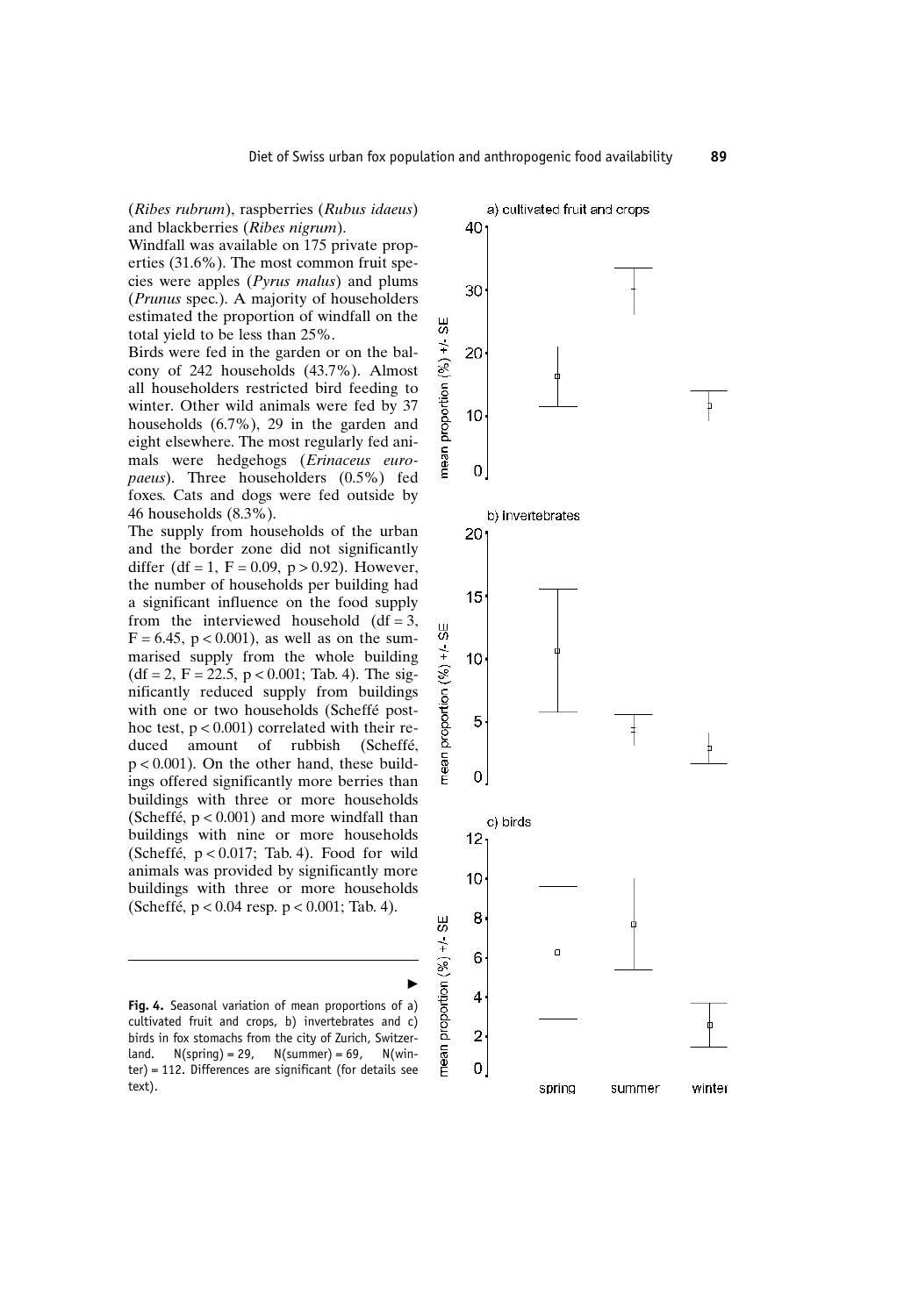#### 90 PASCALE CONTESSE et al.

| Food categories       | Households<br>$(MJ/v^*$ household $\pm$ SE)<br>$N = 554$ | Allotment gardens<br>$(MJ/\gamma^*$ qarden $\pm$ SE)<br>$N = 147$ | Public areas<br>$(MJ/\gamma^*$ ha $\pm$ SE)<br>$N = 13$ |
|-----------------------|----------------------------------------------------------|-------------------------------------------------------------------|---------------------------------------------------------|
| Rubbish               | 145.4 $(\pm 8.6)$                                        |                                                                   | 79.1 (±20.2)                                            |
| Compost               | 35.9 $(\pm 2.9)$                                         | 11.9 $(\pm 2.6)$                                                  |                                                         |
| <b>Berries</b>        | 23.4 $(\pm 1.5)$                                         | 67.6 $(\pm 3.4)$                                                  |                                                         |
| Windfall              | 18.3 $(\pm 2.1)$                                         | 14.1 $(\pm 2.6)$                                                  |                                                         |
| Bird seed             | $6.7 \ (\pm 0.9)$                                        | 11.0 $(\pm 2.8)$                                                  | $8.9 \ (\pm 4.5)$                                       |
| Pet food              | $1.5 \ (\pm 0.5)$                                        | 0.7(±0.4)                                                         |                                                         |
| Food for wild animals | $1.8 \ (\pm 0.4)$                                        | $0.4 \ (\pm 0.4)$                                                 |                                                         |
| Mean                  | $234.1 (\pm 11.2)$                                       | 106.8 $(\pm 5.7)$                                                 | $87.9 \ (\pm 20.7)$                                     |

Table 3. Average annual energy supply of anthropogenic food deriving from households, allotment gardens and public areas, which is accessible to foxes in the city of Zurich, Switzerland.

Table 4. Statistical comparison of the annual anthropogenic food supply of residential buildings, depending on the number of households, which is accessible to foxes in the city of Zurich, Switzerland. n.s. = not significant

| Food categories        | 1-2 households<br>$N = 277$<br>$(MJ/y \pm SE)$ | 3-8 households<br>$N = 186$<br>$(MJ/y \pm SE)$ | 9 and more households<br>$N = 91$<br>$(MJ/y \pm SE)$ | - F  | р       |
|------------------------|------------------------------------------------|------------------------------------------------|------------------------------------------------------|------|---------|
| Rubbish                | 196.2 $(\pm 15.3)$                             | 666 $(\pm 74.7)$                               | 788.3 (±156)                                         | 24.9 | < 0.001 |
| Compost                | 59.4 $(\pm 5.7)$                               | 107.2 $(\pm 17.3)$                             | 71.4 (±27.9)                                         | 3.7  | < 0.025 |
| <b>Berries</b>         | 35.7 $(\pm 2.3)$                               | 13.3 $(\pm 2.2)$                               | 10.7 $(\pm 3)$                                       | 31.8 | < 0.001 |
| Windfall               | 32.9 $(\pm 4.7)$                               | $25 (\pm 7.2)$                                 | 4.9 $(\pm 3.7)$                                      | 4.1  | < 0.017 |
| Bird seed              | $8.1 (\pm 1.3)$                                | 21.4 $(\pm 10.9)$                              | 18.2 $(\pm 1.6)$                                     | 1.4  | n.S.    |
| Pet food               | 5.5 $(\pm 3.9)$                                | $8.1 (\pm 1.1)$                                | 17.2 $(\pm 1.3)$                                     | 2.2  | n.S.    |
| Food for wild animals  | 4.8 $(\pm 1.4)$                                | 13.3 $(\pm 3.9)$                               | 22.8 $(\pm 1.7)$                                     | 9.5  | < 0.001 |
| Total supply per house | 342.4 $(\pm 18.9)$                             | $854.3 (\pm 78.6)$                             | 933.5 (±156.4)                                       | 22.5 | < 0.001 |

#### **Allotment gardens**

The returned questionnaires concerned 147 plots from 12 different allotment garden areas. Anthropogenic food was available in each plot. Bin liners were collected in skips and therefore not accessible to foxes. The mean anthropogenic food supply of allotment gardens was about half of the supply from a household (Tab. 3), and consisted of 63% berries, 13% fruit, 11% compost and 10% birdseed. Food for pets and wild animals was only occasionally available.

All gardeners, except one, cultivated berries. The most common species were the same as in the backgards. Fruit trees were cultivated by 97 gardeners (66%), among them 10.2% who collected windfall daily and therefore did not supply any fruit, and 73% whose proportion of windfall was less

than 25% of the total yield. The most popular fruit species were plums and cherries (Prunus spec.), apples (Pyrus malus) and apricots (Prunus armeniaca). There was a compost heap in almost all allotment gardens, but only 64  $(43.5\%)$  of them were accessible to foxes. 34% of the gardeners brought less than 25% of their kitchen waste, 27% between 25 and 75% and 41% more than 75%. Birds were fed in 70 gardens  $(47.6\%)$ . Due to better accessibility, the average annual supply of bird seeds in allotment gardens exceeded the supply from households by 61%. Bird seed was available in winter only. Pet food was accessible to foxes in two gardens. Two gardeners put out food for foxes. One of them fed regularly, with an annual supply of 53.3 MJ. The other person occasionally fed foxes with unspecified quantities.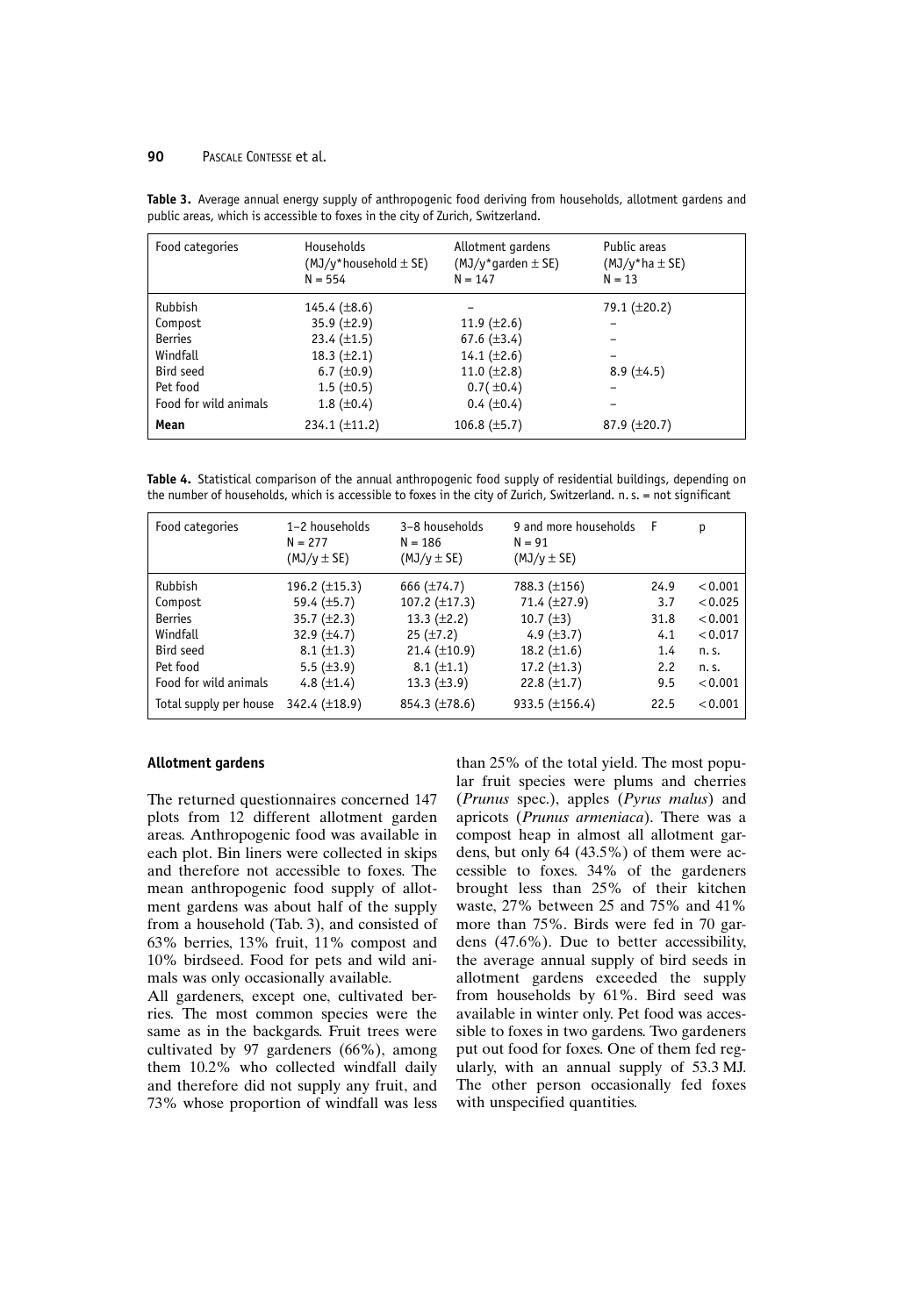#### **Public areas**

The anthropogenic food supply in public areas consisted of 90% food waste such as bread, apples, remains of fast food and pasta and 10% birdseed. As most of the findings were found on rather concealed places, where there was no daily cleaning, we assumed an average age of three days for these particles. This leads to an average annual food supply in public areas of  $87.9 \pm 20.7$  MJ/ha (Tab. 3).

### Total anthropogenic food supply in study area B

We estimated that the total annual anthropogenic food supply from all households in study area B could cover the potential demand of  $1797 \pm 942$  foxes, and  $207 \pm 149$ foxes, respectively, when neglecting bin liners  $(Tab. 5)$ .

Accordingly, the total annual food supply of all 833 allotment gardens in study area B could cover the potential demand of  $82 \pm 13$  foxes, and  $24 \pm 7$  foxes in the 254 ha of public areas (Tab. 5). Combining these projections, the annual anthropogenic food supply in study area B corresponded to the potential demand of  $1902 \pm 942$  adult

foxes or  $141-418$  foxes/km<sup>2</sup>. A conservative approach which excluded bin liners leads to a maximum of  $312 \pm 149$  foxes or 24–68 foxes/ $km^2$ .

# **Discussion**

Anthropogenic food resources play an integral part in the diet of foxes living in the city of Zurich. Scavenged meat and other scavenge were by far the most frequent food categories consumed in largest proportions. This generally corresponds to the diet of urban foxes in Britain (HARRIS 1981a: DONCASTER et al. 1990: SAUNDERS et al. 1993). In contrast to the results of LUCHERI-NI and CREMA (1994) and FERRARI and WE-BER (1995) for mountainous habitats, we did not find an increase of foraging on scavenge in winter, but considerable proportions of scavenge throughout the year. Besides scavenge, cultivated fruit was widely provided in our area. Correspondingly, cultivated fruit and crops were the third staple component in the diet of foxes. According to the seasonal variation in abundance (DONCASTER et al. 1990; FERRARI and WEBER 1995), its exploitation by foxes was characterised by a high seasonality.

Table 5. Mean anthropogenic food supply of households, allotment gardens and public areas, and the projection on study area B. This area is situated in the western part of the city of Zurich, Switzerland, and covers 6.8  $km^2$ . The total includes rubbish in bin liners from households, whereas the conservative estimation excludes it.

|                                 | Mean                           |                                |                      | Study area B  |                                |
|---------------------------------|--------------------------------|--------------------------------|----------------------|---------------|--------------------------------|
|                                 | Energy<br>supply<br>$(MJ/\nu)$ | Number of<br>supplied<br>foxes | Number of<br>unities | $\Sigma$ MJ/v | Number of<br>supplied<br>foxes |
| Households including bin liners |                                |                                |                      |               |                                |
| detached houses                 | 272                            | 0.31                           | 1690                 | $4.6*10^5$    | 524.7                          |
| buildings $>1$ household        | 306                            | 0.35                           | 3641                 | $11.1*105$    | 1271.9                         |
| excluding bin liners            |                                |                                |                      |               |                                |
| detached houses                 | 87.5                           | 0.09                           | 1690                 | $1.5*10^5$    | 168.8                          |
| buildings $>$ 1 household       | 9.1                            | 0.01                           | 3641                 | $0.3*10^5$    | 37.8                           |
| Allotment gardens               | 86.6                           | 0.10                           | 833                  | $0.7*10^5$    | 82.3                           |
| Public areas                    | 81.2                           | 0.09                           | 254                  | $0.2*10^5$    | 23.5                           |
| <b>Total</b>                    |                                |                                |                      | $16.7*10^5$   | 1902.4                         |
| Total, conservatively estimated |                                |                                |                      | $2.7*10^5$    | 312.4                          |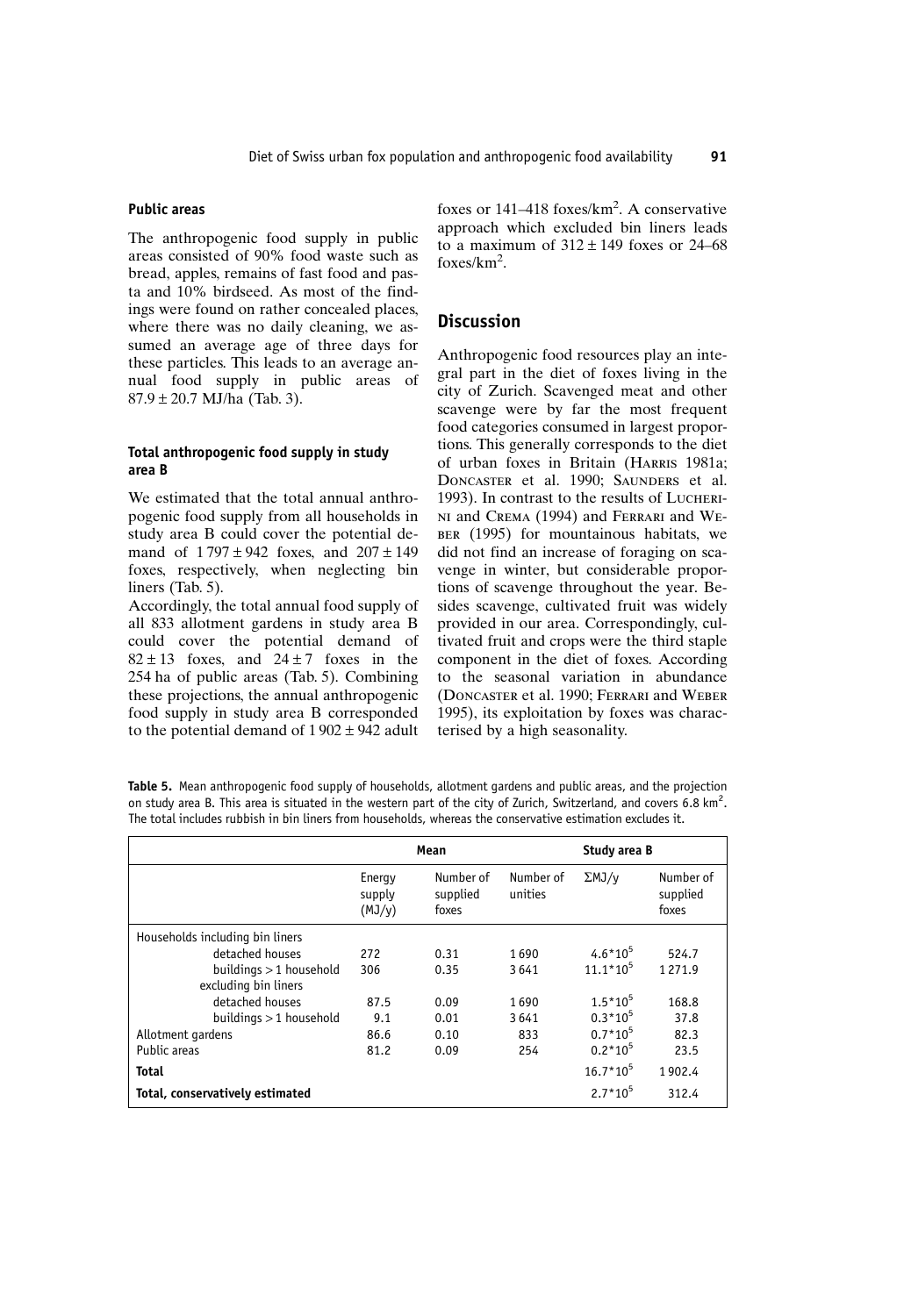The large proportion of consumed anthropogenic food corresponds with its abundance and reflects the specific characteristics of anthropogenic food resources in human settlements, such as low seasonality. high predictability and a favourable costbenefit ratio. Anthropogenic food, especially rubbish, is abundant throughout the year, and its ease of acquisition is constant, in contrast to many natural food categories, especially living prey (TSUKADA and NONA-KA 1996). Due to the lack of limiting seasonal shortage, it should be completely exploitable.

Our results indicate that regular visits of sites with anthropogenic food resources such as compost heaps, fruit trees or feeding places are an efficient behaviour and can reduce time and energy that a fox has to exert in searching for food, as suggested by Lovari et al. (1996) for vineyards. This allows a restriction of feeding activity to less disturbed times of day, thus facilitating the colonisation of a habitat with high rates of disturbances, as is the case for urban areas (GLOOR 2002). Since foxes are an intensely prosecuted species, the capability of avoiding humans has been a strong selective factor. For the exploitation of urban habitats, developing a certain tolerance towards disturbances would be advantageous. People who feed foxes often try to get in contact with the animals. Therefore, feeding places can contribute to the tolerance of foxes towards humans and enhance the behavioural ontogenetic adaptation of young foxes to disturbances in urban areas.

So far, we have not observed that foxes exploit bin liners regularly or even systematically, concurring to BAKER et al. (2000). As an explanation for the foxes restraint towards bin liners lined up along the pavements, where human disturbances are frequent, we suggest that the availability of less exposed food was so extensive that the behavioural adaptation, which is likely to be necessary for the exploitation of this food source has not yet been a selective factor. This corresponds to TSUKADA and Non-AKA (1996), who found that the feeding of foxes on food provisions of tourists did not depend on the availability of such anthropogenic food, but was negatively correlated with the availability of natural food.

In Zurich, many inhabitants are concerned about the high prevalence of the small tapeworm Echinococcus multilocularis in the fox population and the high contamination of public areas with its eggs (HOFER et al. 2000; STIEGER et al. 2003), because this parasite can cause human alveolar echinococcosis (ECKERT and DEPLAZES 1999). The awareness of this health risk has probably influenced the population's attitudes towards foxes (BONTADINA 2001). These concerns as well as the success of the official information campaign INFOX could explain, why in Zurich the total average amount of food deliberately supplied to foxes was nine times lower than in Bristol (BAKER et al. 2000). Corresponding to ADKINS and STOTT (1998), we expect that with increasing annoyance with damaged bin liners, new infrastructures for the waste disposal would reduce the accessibility of rubbish. Therefore, the estimation of maximum population density including the current availability of rubbish in bin liners is probably hypothetical.

Natural food still contributed 20% of the foxes diet even in the urban zone, and therefore should also be considered. The seasonal variation of invertebrates and birds probably correlated with their abundance, according to DONCASTER et al. (1990) and TSUKADA (1997). The presence of areas of rural character, such as cemeteries and parks, has simplified the exploitation of city centres, since these rural-like habitats are generally preferred by urban foxes (GLOOR 2002).

Our finding of urban habitats being highly productive considering food resources is supported by many authors (e.g., DONCAS-TER et al. 1990; SAUNDERS et al. 1993). The high availability of food explains the high population density as well as the fact that urban home ranges are much smaller than rural home ranges, and that Zurich's fox families often consisted of more than two adults (GLOOR 2002). According to von SCHANTZ (1984) and MACDONALD (1983), the breeding pair may share their territory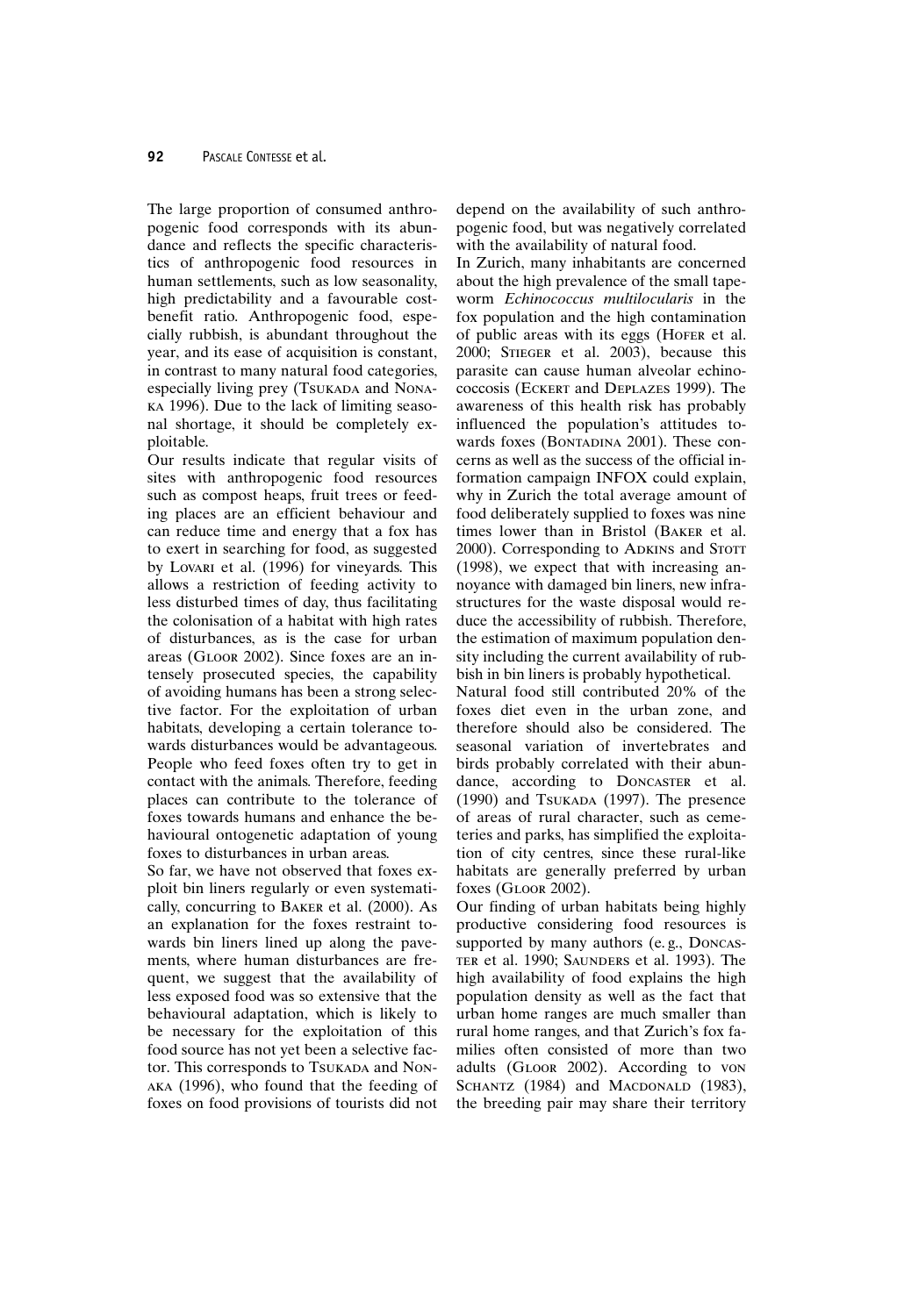with subordinate adults when food is abundant.

We suppose that the potential of anthropogenic food resources exceeds the needs of the current fox population by far, so that the adaptation to the use of secondary food resources has not yet become worthwhile.

Our most conservative estimation of a possible fox population density (26 adult foxes/ $km^2$ ) is still far from being reached, as GLOOR (2002) estimated the current density in the area to be 11.5 adult foxes/ $km^2$ . However, we have to consider the competition of other animals exploiting anthropogenic food sources in urban habitats, such as cats (CALHOON and HASPEL 1989), stone martens (TESTER 1986) and badgers (HARRIS 1984). On the other hand, we neglected the potential of natural food resources in our estimates. We expect a further increase in the urban fox population density, especially if further ontogenetic adaptations, learned improvements in handling efficiencies and increased tolerance allow an even more intensive exploitation.

Regarding the availability of anthropogenic food, we suggest that other resources like secure day-time rest sites and breeding sites or social intolerance are more likely to have

limiting effects on the density of urban fox populations. Concerning the management of fox populations in cities, only drastic changes in the availability of anthropogenic food resources can have regulative effects.

# Acknowledgements

The authors would like to thank all collaborators involved in the Integrated Fox Project. We especially thank CHRISTIAN STAUFFER of the Green Department of the city of Zurich for his generous collaboration and for providing access to the data of the game sanctuary of Zurich. We also thank the game wardens HERMANN AERNE, STEFAN DRÄYER, ERWIN NÜESCH and BRUNO ZWEIFEL for collecting the foxes and SONJA HOFER, ULRICH MÜLLER, and MATTHIAS ULRICH for assistance during necropsy at the Swiss rabies centre, Bern. We thank FRANCESCA CAGNACCI for introducing the first author in the methods of stomach analysis.

This investigation was carried out within the context of the Integrated Fox Project, a research and communication project on the dynamics of the fox population in Switzerland. The study was supported by the Swiss National Science Foundation (grant no. 31-47031.96), the Swiss Federal Office for Education and Science (EU FAIR Project CT97-3515/BBW Nr. 97.0586) and the Students Foundation of the University of Zurich.

# Zusammenfassung

### Die Nahrung von Rotfüchsen (Vulpes vulpes) und das Angebot anthropogener Nahrungsressourcen in der Stadt Zürich, Schweiz

Die Nahrungszusammensetzung von Füchsen der Stadt Zürich wurde untersucht und das verfügbare Angebot an anthropogener Nahrung geschätzt. Unsere Magenanalysen von 402 Füchsen, welche von Januar 1996 bis März 1998 erlegt oder tot aufgefunden worden waren, ergaben für die Stadtfüchse eine vielseitige Diät, wobei Fleischabfällen, anderen Abfällen, Obst und Feldfrüchten besondere Bedeutung zukam. Mehr als die Hälfte eines durchschnittlichen Mageninhaltes war anthropogen. In Mägen aus dem Stadtzentrum war der Anteil anthropogener Nahrung – insbesondere der Anteil von Fleischabfällen - im Vergleich zu Mägen vom Stadtrand deutlich erhöht. Signifikante saisonale Unterschiede zeigten sich bei der Nutzung von Invertebraten, Vögeln sowie Obst und Feldfrüchten, welche alle im Sommer am häufigsten gefressen wurden.

Gemäß einer schriftlichen Befragung der Bevölkerung eines Stadtguartiers bestand bei 85% der Haushalte ein für Füchse zugängliches anthropogenes Nahrungsangebot. Dieses Angebot setzte sich zu drei Vierteln aus Kehricht und Kompost zusammen, und wurde durch Obst, Beeren und in geringerem Maß auch Futter, das Haustieren, Vögeln und anderen Wildtieren angeboten wurde, ergänzt. In Schrebergärten umfaßte das anthropogene Nahrungsangebot vor allem Beeren, aber auch Obst, Kompost und Vogelfutter. Mittels Transekten bestimmten wir zusätzlich das anthropogene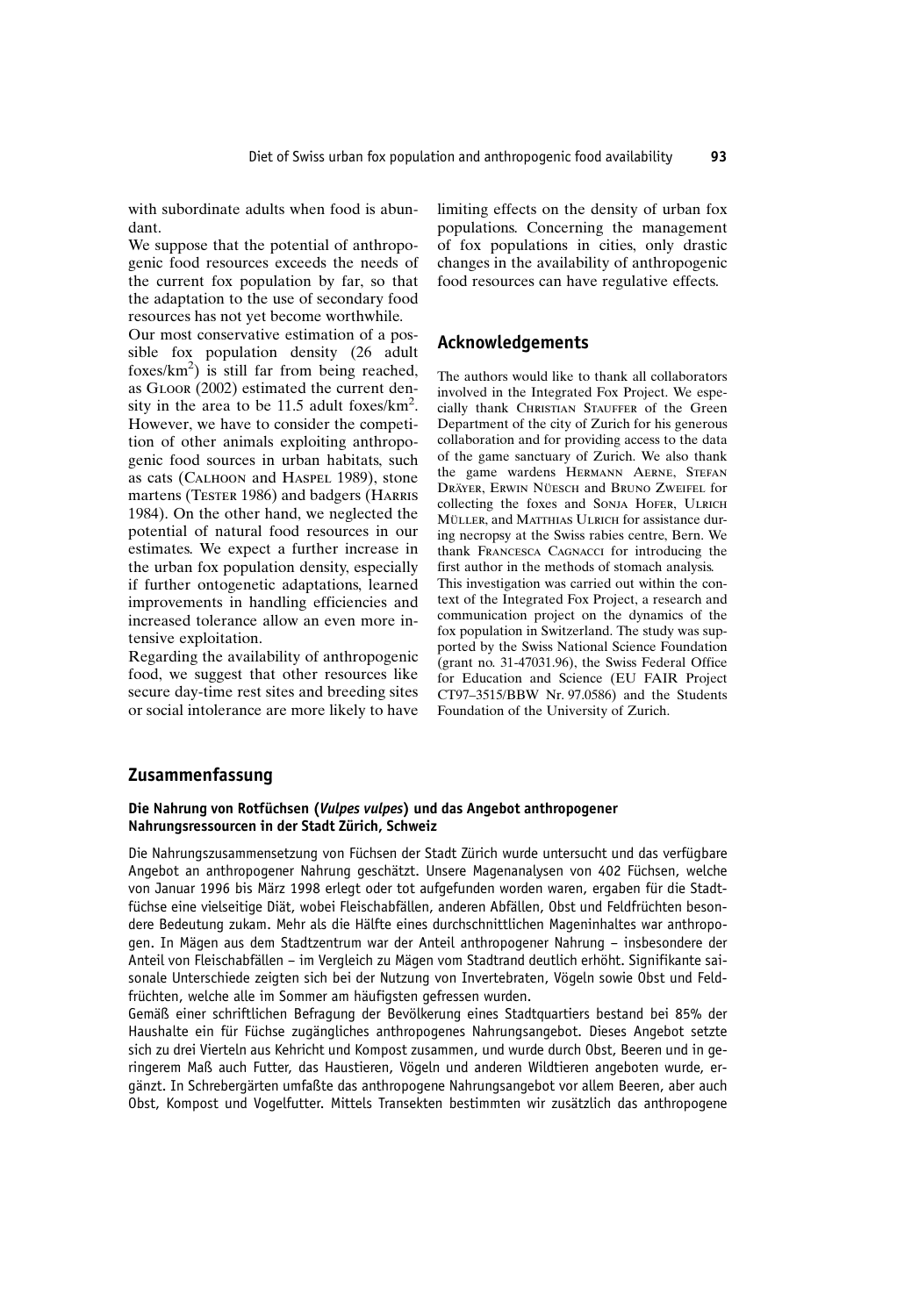#### 94 PASCALE CONTESSE et al.

Nahrungsangebot des öffentlichen Raums. Das anthropogene Nahrungsangebot von Haushalten, Schrebergärten und öffentlichem Raum zusammen könnte viel mehr Füchse ernähren, als gegenwärtig im Untersuchungsgebiet vorhanden sind. Dieses Überangebot an Nahrungsressourcen erklärt möglicherweise, warum die Populationsdichten von Füchsen im Siedlungsraum gegenwärtig weiter ansteigen.

Die spezifischen Eigenschaften anthropogener Nahrungsguellen und mögliche Verhaltensanpassungen werden im Hinblick auf die ansteigenden Fuchspopulationen diskutiert.

# **References**

- ADKINS, C. A.; STOTT, P. (1998): Home ranges, movements and habitat associations of red foxes Vulpes vulpes in suburban Toronto, Ontario, Canada. J. Zool. (London) 244, 335-346.
- AEBISCHER, N. J.; ROBERTSON, P. A.; KENWOOD, R. E. (1993): Compositional analysis of habitat use from animal radio-tracking data. Ecology 74, 1313-1325.
- BAKER, P. J.; FUNK, S. M.; HARRIS, S.; WHITE, P.C.L. (2000): Flexible spatial organisation of urban foxes, Vulpes vulpes, before and during an outbreak of sarcoptic mange. Anim. Behav. 59, 127-146.
- BONTADINA, F.; CONTESSE, P.; GLOOR, S. (2001): Wie beeinflusst die persönliche Betroffenheit die Einstellung gegenüber Füchsen in der Stadt? For. Snow Landsc. Res. 76, 255-266.
- BREITENMOSER, U; MÜLLER, U.; KAPPELER, A.; ZA-NONI, R. G. (2000): Die Endphase der Tollwut in der Schweiz. Schweiz. Arch. Tierheilk. 147, 447-453.
- CALHOON, R. E.; HASPEL, C. (1989): Urban cat populations compared by season, subhabitat and supplemental feeding. J. Anim. Ecol. 58, 321-328.
- CAPT, S.; STALDER, H. W. (1988): Untersuchung zur Habitatnutzung von Rotfüchsen (Vulpes vulpes L.) im Schweizerischen Alpenraum. Diss. thesis, University of Bern.
- CASE, L. P.; CAREY, D. P.; HIRAKAWA, D. A. (1995): Canine and feline nutrition. A resource for companion animal professionals. St. Louis: Mosby.
- CHAUTAN, M.; PONTIER, D.; ARTOIS, M. (2000): Role of rabies in recent demographic changes in Red fox (Vulpes vulpes) populations in Europe. Mammalia 64, 391-410.
- DAY, M. G. (1966): Identification of hair and feather, remains in the gut and faeces of stoats and weasels. J. Zool. (London) 148,  $201 - 217$
- DONCASTER, C. P.: DICKMAN, C. R.: MACDONALD. D.W. (1990): Feeding ecology of red foxes

(Vulpes vulpes) in the city of Oxford, England. J. Mammalogy 71, 188-194.

- ECKERT, J.; DEPLAZES, P. (1999): Alveolar echinococcosis in humans: the current situation in Central Europe and the need for countermeasures. Parasitol. Today 15, 315–319.
- ELMADFA, I.; FRITZSCHE, D.; CREMER, H. D. (1987): Die grosse GU Vitamin- und Mineralstofftabelle: Vitamine und Mineralstoffe unserer Lebensmittel; mit Angaben über die Nährstoffdichte; wichtige Sondertabellen für die Praxis. 3. Aufl. München: Gräfe und Unzer.
- FERRARI, N.; WEBER, J.-M. (1995): Influence of the abundance of food resources on the feeding habits of the red fox, *Vulpes vulpes*, in western Switzerland. J. Zool. (London) 236, 117-129.
- FEUCHT, W. (1982): Das Obstgehölz. Stuttgart: Eugen Ulmer.
- GLOOR, S. (2002): The rise of urban foxes (Vulpes vulpes) in Switzerland and ecological and parasitological aspects of a population in the recently colonised city of Zurich. Diss. thesis, University of Zurich, Switzerland.
- GLOOR, S.; BONTADINA, F.; HEGGLIN, D.; DEPLA-ZES, P.; BREITENMOSER, U. (2001): The rise of urban fox populations in Switzerland. Mamm. biol. 66, 155-164.
- HARRIS, S. (1981a): The food of suburban foxes (Vulpes vulpes), with special reference to London. Mammal Rev. 11, 151-168.
- HARRIS, S. (1981b): An estimation of the number of the foxes (*Vulpes vulpes*) in the city of Bristol, and some possible factors affecting their distribution. J. Appl. Ecol. 18, 455-465.
- HARRIS, S. (1984): Ecology of urban badgers Meles meles: distribution in Britain and habitat selection, persecution, food and damage in the city of Bristol. Biol. Conserv. 28, 349-375.
- HARRIS, S.; RAYNER, J. M. V. (1986): A discriminant analysis of the current distribution of urban foxes (Vulpes vulpes) in Britain. J. Anim. Ecol. 55, 605-611.
- HOFER, S.: GLOOR, S.: MÜLLER, U.: MATHIS, A.: HEGGLIN, D.; DEPLAZES, P. (2000): High pre-